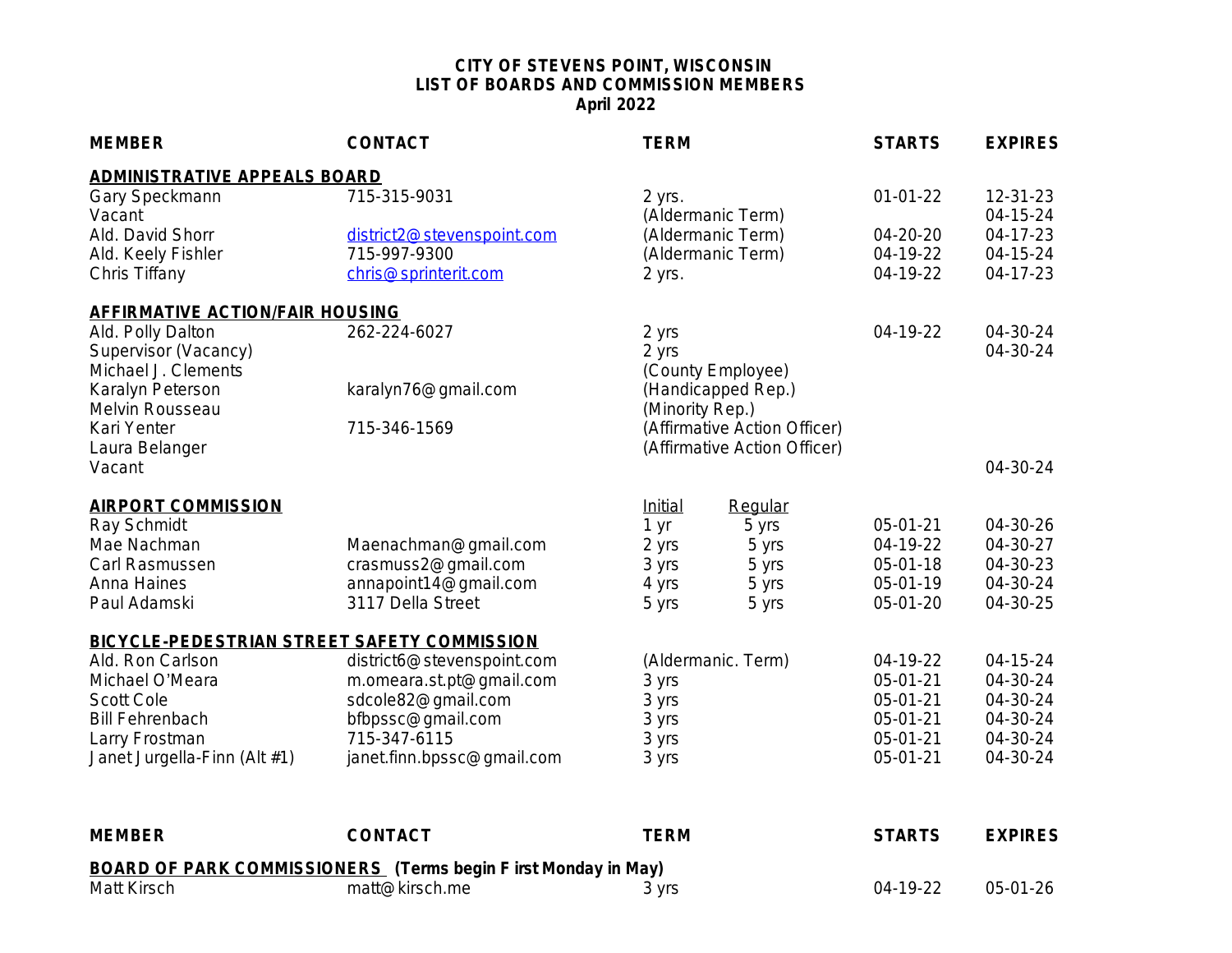| John Okonek<br>Sue Hall<br>Michael Glodosky<br>Ald. Ginger Keymer<br>Ald. David Shorr<br>Robert Freckmann<br>Ald. Mykeerah Zarazua<br>Shaun Przybylski<br>Wayne Sorenson<br>Liz McDonald | johno64@att.net<br>200 Pine Bluff Road<br>mglodosky@charter.net<br>district3@stevenspoint.com<br>district2@stevenspoint.com<br>rfreckma@uwsp.edu<br>district4@stevenspoint.com<br>shaun.przybylski@gmail.com<br>waynelovesabby13@gmail.com<br>lizjohnmcdonald@gmail.com | 3 yrs<br>3 yrs<br>3 yrs<br>3 yrs<br>3 yrs<br>3 yrs<br>3 yrs<br>3 yrs<br>3 yrs<br>3 yrs | 04-19-22<br>04-19-22<br>05-04-20<br>04-19-22<br>04-19-22<br>05-04-20<br>05-03-21<br>05-03-21<br>05-03-21<br>05-03-21 | 05-01-26<br>05-01-26<br>04-30-23<br>05-06-24<br>05-06-25<br>04-30-23<br>05-06-24<br>05-06-24<br>05-06-24<br>05-06-24 |
|------------------------------------------------------------------------------------------------------------------------------------------------------------------------------------------|-------------------------------------------------------------------------------------------------------------------------------------------------------------------------------------------------------------------------------------------------------------------------|----------------------------------------------------------------------------------------|----------------------------------------------------------------------------------------------------------------------|----------------------------------------------------------------------------------------------------------------------|
| <b>BOARD OF PUBLIC WORKS</b><br>Mayor Mike Wiza<br>Fred Hopfensperger<br>Ald. Jeremy Slowinski<br>Ald. Mary Kneebone<br>Ald. Shaun Morrow<br>Ald. Ginger Keymer<br>Ald. Mykeerah Zarazua | 715-346-1570<br>fchopf@outlook.com<br>715-340-8494<br>district7@stevenspoint.com<br>district11@stevenspoint.com<br>district3@stevenspoint.com<br>district4@stevenspoint.com                                                                                             | 1 yr<br>1 yr (unexp. Ladick)<br>1 yr<br>1 yr<br>1 yr<br>1 yr<br>1 yr                   | 04-20-21<br>04-20-21<br>04-20-21<br>04-20-21<br>04-20-21<br>04-20-21<br>04-20-21                                     | 04-18-22<br>04-18-22<br>04-18-22<br>04-18-22<br>04-18-22<br>04-18-22<br>04-18-22                                     |
| <b>BOARD OF REVIEW</b><br>Tom Schrader<br><b>Garry Curless</b><br><b>Fred Steffen</b><br>Jerry Moore<br>Larry Sipiorski<br>Jordan Hornung (Alt.#1)<br>Vacant (Alt. #2)                   | 715-344-7899<br>715-340-0088<br>fsteffen@pointonline.net<br>moorejr317@gmail.com<br>715-204-5882<br>hornungj@firstweber.com                                                                                                                                             | 5 yrs<br>5 yrs<br>5 yrs<br>5 yrs<br>5 yrs<br>5 yrs<br>5 yrs                            | 04-19-22<br>05-01-18<br>05-01-19<br>05-01-20<br>05-01-21<br>04-19-22<br>$05-01-21$                                   | 04-30-27<br>04-30-23<br>04-30-24<br>04-30-25<br>04-30-26<br>04-30-26<br>04-30-26                                     |
| Carl Rasmussen<br>Anna Haines<br>Paul Adamski<br>Ray Schmidt<br>Mae Nachman                                                                                                              | <b>BOARD OF WATER AND SEWAGE COMMISSIONERS (term begins first day of October)</b><br>crasmuss2@gmail.com<br>annapoint14@gmail.com<br>3117 Della Street<br>Maenachman@gmail.com                                                                                          | 5 yrs<br>5 yrs<br>5 yrs<br>5 yrs<br>5 yrs                                              | $10-01-17$<br>$10 - 01 - 18$<br>10-01-19<br>$10-01-20$<br>$10-01-21$                                                 | 09-30-22<br>09-30-23<br>09-30-24<br>09-30-25<br>09-30-26                                                             |
| <b>MEMBER</b>                                                                                                                                                                            | <b>CONTACT</b>                                                                                                                                                                                                                                                          | <b>TERM</b>                                                                            | <b>STARTS</b>                                                                                                        | <b>EXPIRES</b>                                                                                                       |
| <b>DEER MANAGEMENT COMMITTEE</b><br>John Okonek<br>Scott Hygnstrom<br>Mike Bialas<br>Eric Olson                                                                                          | 715-630-0230<br>shygnstr@uwsp.edu<br>efolsondirect@gmail.com                                                                                                                                                                                                            |                                                                                        |                                                                                                                      |                                                                                                                      |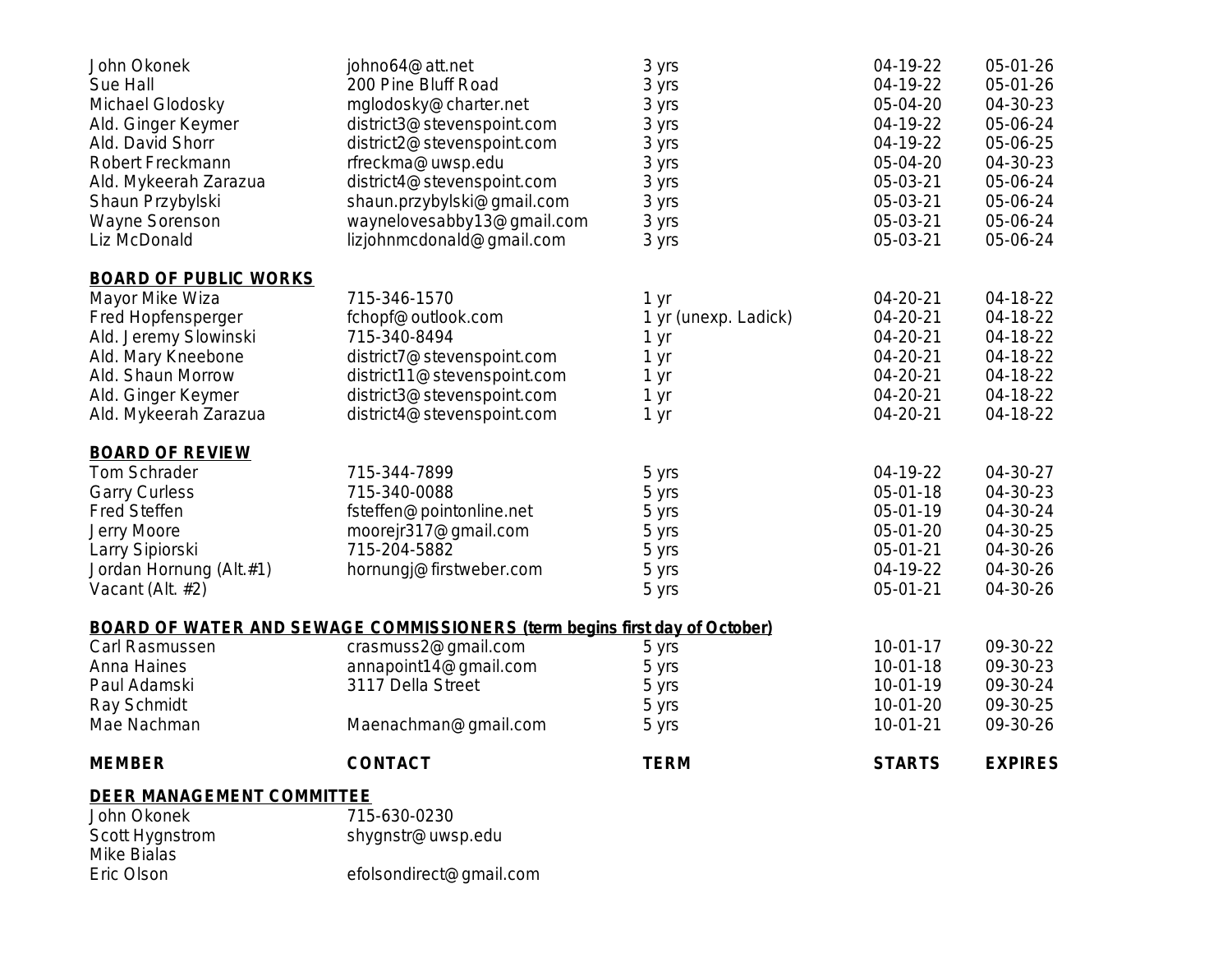## **HISTORICAL PRESERVATION/DESIGN REVIEW COMMISSION**

| Ald. Marc Christianson                        | district1@stevenspoint.com   | 2 yrs                  | 05-01-21       |
|-----------------------------------------------|------------------------------|------------------------|----------------|
| <b>Tim Siebert</b>                            | tjsiebert@charter.net        | 3 yrs                  | 05-01-20       |
| Peter Munck                                   | pmunck519@gmail.com          | 3 yrs                  | 04-19-22       |
| Erik McFarland                                | erikmcfarlandlaw@gmail.com   | 3 yrs                  | 04-19-22       |
| Sarah Scripps                                 | 1118 Wisconsin Street        | 3 yrs                  | 05-01-21       |
| Carol Molepske (Alt #1)                       | 715-341-2112                 | 3 yrs                  | $05 - 01 - 21$ |
| Jordan Hornung (Alt. #2)                      | hornungj@firstweber.com      | 3 yrs                  | 04-19-22       |
| <b>HOUSING AUTHORITY</b> (Created 12/16/2013) |                              |                        |                |
| Trisha Steinhorst                             | trisha.steinhorst@gmail.com  | 5 yrs                  | $01 - 21 - 19$ |
| Nicole Tank                                   | sunsandandsurf2008@yahoo.com | 4 yrs                  | $01 - 01 - 18$ |
| Justin Adamski                                | 715-340-8901                 | 5 yrs                  | $01-01-22$     |
| George Doxtator                               | geo.doxtator@yahoo.com       | 5 yrs                  | $01 - 01 - 21$ |
| Eric Riskus                                   | 920-309-3391                 | 5 yrs (unexp. Schroda) | $01-01-20$     |
| <b>LIBRARY BOARD LIAISON</b>                  |                              |                        |                |
| Ald. Ginger Keymer                            | district3@stevenspoint.com   | 1 yr                   | 04-19-22       |
| <b>LOCAL EMERGENCY PLANNING COMMITTEE</b>     |                              |                        |                |
| Jason Draheim                                 | 715-345-8989                 | 2 yrs                  | 04-19-22       |
| MUNICIPAL COURT OVERSIGHT COMMITTEE           |                              |                        |                |
| Mayor Wiza                                    | 715-346-1570                 | 2 yrs                  | 04-19-22       |
| Ald. Shaun Morrow                             | district11@stevenspoint.com  | 2 yrs                  | 04-19-22       |
| Ald. Ron Carlson                              | district6@stevenspoint.com   | 2 yrs                  | 04-19-22       |
|                                               |                              |                        |                |

| <b>CITY PLAN COMMISSION</b>                                             |  |
|-------------------------------------------------------------------------|--|
| Mayor Mike Wiza, Chair<br>715-346-1570<br>$05-01-21$<br>3 yrs           |  |
| Ald. Mary Kneebone<br>district7@stevenspoint.com<br>$05-01-21$<br>3 yrs |  |
| Dave Cooper<br>05-01-21<br>davecooper0502@gmail.com<br>3 yrs            |  |
| 04-19-22<br>Anna Haines<br>annapoint14@gmail.com<br>3 yrs               |  |
| pete.arntsen@gmail.com<br>04-19-22<br>Pete Arntsen<br>3 yrs             |  |
| matt.mike.rice@gmail.com<br>$05-01-21$<br><b>Matthew Rice</b><br>3 yrs  |  |
| $04-19-22$<br>Jeff Schule<br>715-498-9505<br>3 yrs                      |  |

## **POLICE AND FIRE COMMISSION**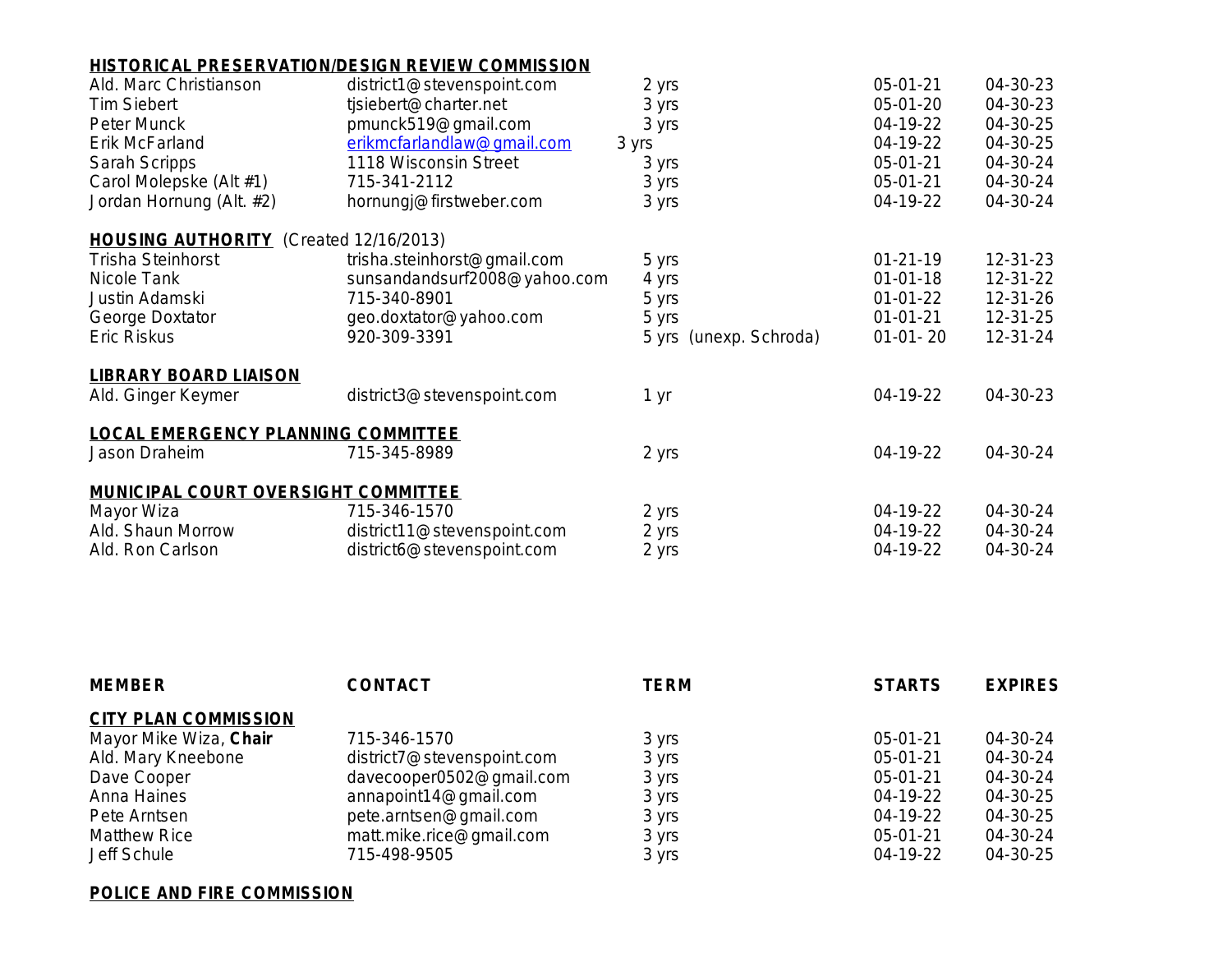| <b>Brandon Taylor</b>            | btaylor@stevenspoint.com                                                                 | 5 yrs                 | 04-19-22       |
|----------------------------------|------------------------------------------------------------------------------------------|-----------------------|----------------|
| Joseph Kirschling                | 715-344-9484                                                                             | 5 yrs                 | 05-01-18       |
| Jerry Moore                      | moorejr317@gmail.com                                                                     | 5 yrs                 | 05-01-19       |
| Robert Ostrowski                 | 715-341-2027                                                                             | 5 yrs                 | 05-01-20       |
| Denise Mrozek                    | denisemrozek2@gmail.com                                                                  | 5 yrs                 | 05-01-21       |
| Ald. Mary Kneebone               | district7@stevenspoint.com                                                               | (Ald. Liaison - 1 yr) | 04-19-22       |
|                                  | <b>PORTAGE COUNTY GROUNDWATER CITIZENS ADVISORY COMMITTEE</b>                            |                       |                |
| Joel Lemke                       | 715-345-5260                                                                             | [no listed term]      |                |
|                                  | PORTAGE COUNTY TRANSPORTATION COORDINATING COMMITTEE                                     |                       |                |
| Karalyn Peterson                 | karalyn76@gmail.com                                                                      | [no listed term]      |                |
|                                  | PORTAGE COUNTY WATER QUALITY MANAGEMENT PLAN ADVISORY COMMITTEE                          |                       |                |
| Mayor Mike Wiza                  | 715-346-1570                                                                             | 5 yrs.                | 08-01-21       |
| Joel Lemke (Alt.)                | 715-345-5260                                                                             | 5 yrs.                | 08-01-21       |
| <b>REDEVELOPMENT AUTHORITY</b>   |                                                                                          |                       | Initial Red    |
| Gene Kemmeter                    | 2258 College Avenue                                                                      | 5 yrs<br>1 yr         | $01 - 01 - 19$ |
| John Gardner                     | candjgard@gmail.com                                                                      | 5 yrs<br>1 yr         | $01 - 01 - 18$ |
| Dave Cooper                      | davecooper0502@gmail.com                                                                 | 2 yrs<br>5 yrs        | $01 - 01 - 21$ |
| Ald. Mary Kneebone               | district7@stevenspoint.com                                                               | 2 yrs<br>5 yrs        | $01 - 01 - 21$ |
| David Ladick                     | 715-498-7340                                                                             | 3 yrs<br>5 yrs        | $01 - 01 - 22$ |
| John Schlice                     | kschlice@charter.net                                                                     | 4 yrs<br>5 yrs        | $01 - 01 - 18$ |
| James Barrett                    | 715-340-4054                                                                             | 5 yrs<br>5 yrs        | 02-19-18       |
|                                  |                                                                                          |                       |                |
| Mayor Mike Wiza                  | SOLID WASTE MANAGEMENT BOARD (Term expires the Monday before the third Tuesday in April) | 3 yrs                 | 04-20-21       |
| <b>MEMBER</b>                    | <b>CONTACT</b>                                                                           | <b>TERM</b>           | <b>STARTS</b>  |
| <b>SPACE AND PROPERTIES</b>      |                                                                                          |                       |                |
| Mayor Mike Wiza                  | 715-346-1570                                                                             | 2 yrs                 | 05-01-21       |
|                                  |                                                                                          |                       |                |
| <b>TOURISM COMMISSION</b>        |                                                                                          |                       |                |
| Tom Schrader                     | 715-344-7899                                                                             | 1 yr. (unexp. Oliva)  | 04-19-22       |
| Mike Disher                      | mike@dishins.com                                                                         | 1 yr.                 | 04-19-22       |
| Michelle Sedlak                  | michelle.sedlak@holidayinnsp.com                                                         | 1 yr.                 | 04-19-22       |
| *John Okonek,                    | johno64@att.net                                                                          | 1 yr.                 | 04-19-22       |
| Carie Winn                       | cwinn.sptourism@gmail.com                                                                | 1 yr.                 | 04-19-22       |
| <b>TRANSPORTATION COMMISSION</b> |                                                                                          |                       |                |
| Ald. Mary Kneebone               | district7@stevenspoint.com                                                               | 1 yr                  | 04-19-22       |
| Ald. Marc Christianson           | district1@stevenspoint.com                                                               | 1 yr                  | 04-19-22       |